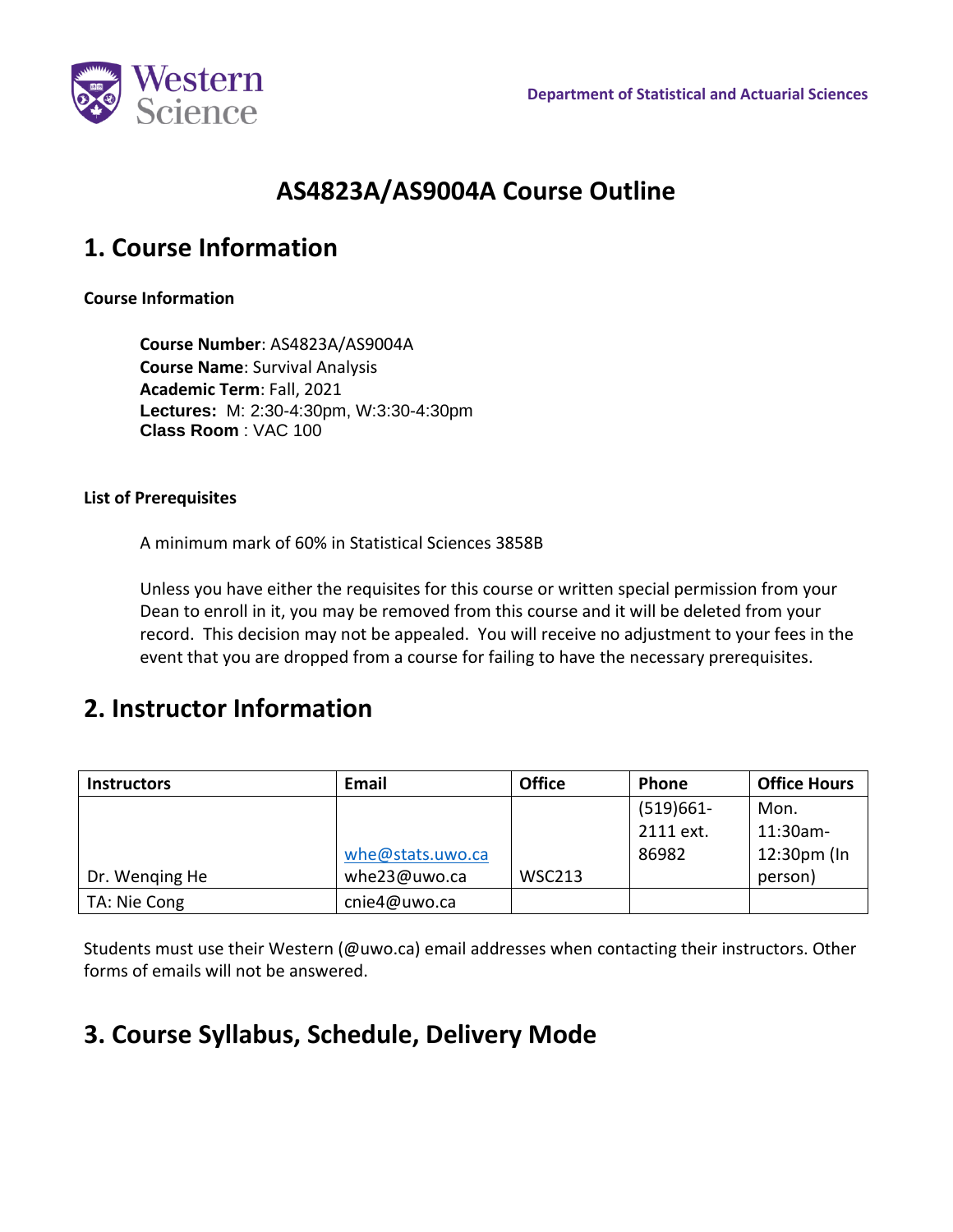Survival models, nonparametric estimation of the survival functions, one and two or more sample hypothesis tests, inference for semiparametric regression models, inference for parametric regression models.

#### **Learning Outcomes**

This course is intended to provide students with an understanding of the theory and applications of survival analysis. By the end of the course, students are expected to be able to perform statistical inference for various types of survival data by using parametric, semi-parametric or nonparametric survival models.

#### **Table of Contents and Schedule**

- 1. Introduction to survival analysis.
- 2. Essential preliminaries: survivor function, hazard function, cumulative hazard function, density function and their relationships for both continuous and discrete survival times. Censoring and truncation.
- 3. Basic properties of lifetime distributions: the common lifetime distributions, how the distributions are derived in survival analysis, and their properties that are essential in choosing distributions in practice.
- 4. Non-parametric estimation and graphical methods: Kaplan-Meier estimator, Nelson-Aalen estimator, and their variance estimators; Log-rank test for distribution difference; Graphical methods that combining nonparametric estimation and choices of parametric models in practice.
- 5. Parametric survival models: statistical inference for parametric model settings.
- 6. Regression analysis for parametric models: goodness of fit and model selection for regression models under parametric settings.
- 7. Regression analysis for semi-parametric models: goodness of fit and model selection for regression models under semi-parametric settings where part of the models is left unspecified.

#### **Key Sessional Dates**

Classes begin: September 8 Reading Week: November 1–7 Classes end: December 8, 2021

#### **Contingency plan for an in-person class pivoting to 100% online learning**

In the event of a COVID-19 resurgence during the course that necessitates the course delivery moving away from face-to-face interaction, all remaining course content will be delivered entirely online synchronously (i.e., at the times indicated in the timetable). The grading scheme will **not** change. Any remaining assessments will also be conducted online as determined by the course instructor.

## **4. Course Materials**

Main Reference Books:

1. Statistical Models and Methods for Lifetime Data, 2nd Edition, by Jerald F. Lawless, John Wiley & Sons, 2003.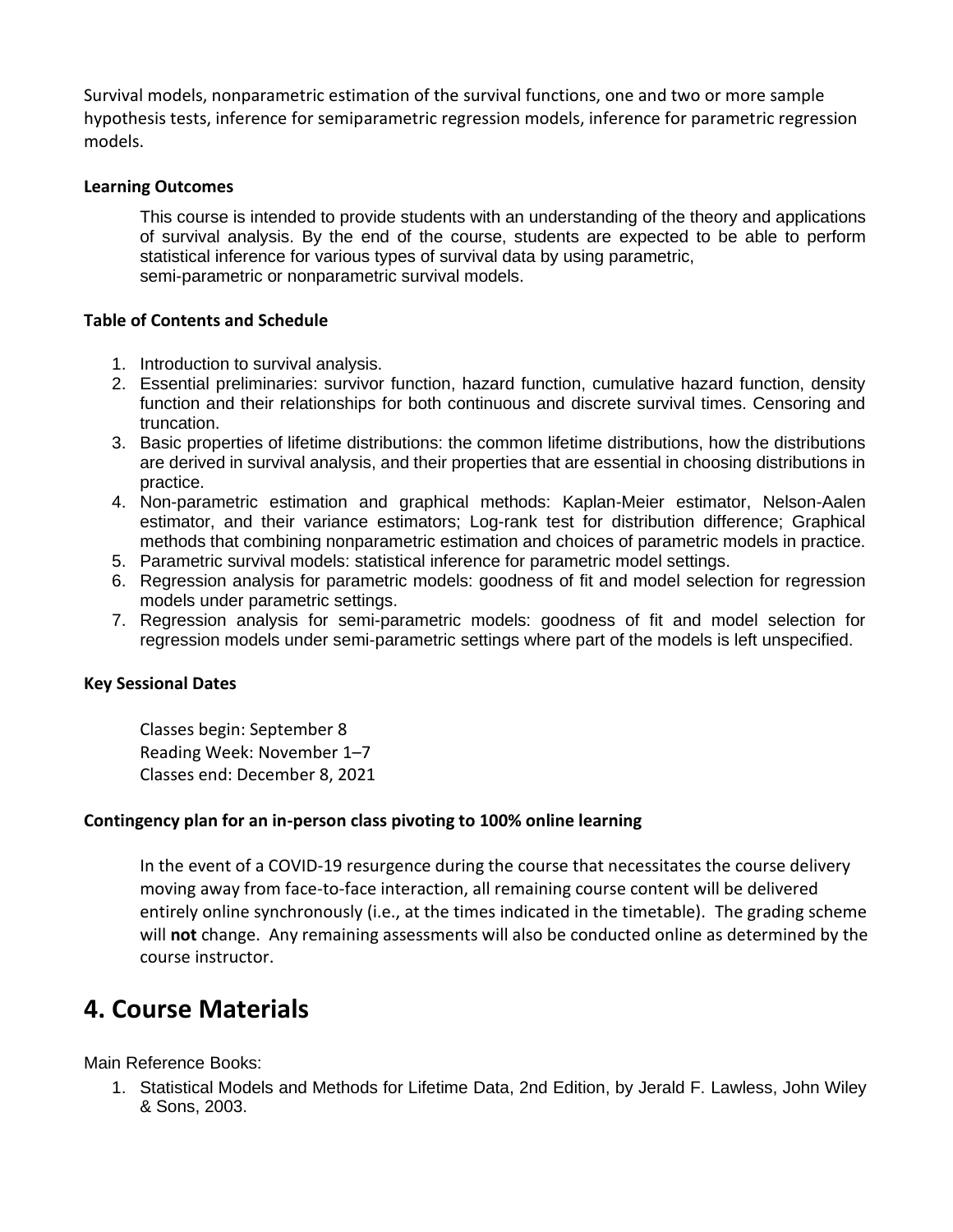2. The Statistical Analysis of Failure Time Data, 2nd Edition, by John D. Kalbfleisch and Ross L. Prentice. John Wiley & Sons, 2002.

Students are responsible for checking the course OWL site (http://owl.uwo.ca) on a regular basis for news and updates. This is the primary method by which information will be disseminated to all students in the class.

If students need assistance with the course OWL site, they can seek support on the OWL Help page. Alternatively, they can contact the Western Technology Services Helpdesk. They can be contacted by phone at 519-661-3800 or ext. 83800.

# **5. Methods of Evaluation**

The overall course grade will be calculated as listed below:

| Assignments (3)     | %<br>20 I   |
|---------------------|-------------|
| Test #1             | %<br>20     |
| Test $#2$           | $\%$<br>-30 |
| Final group project | %<br>20     |
| Presentation        | 10 %        |

Three assignments due in class on

Sep. 29 Oct. 27 Nov. 24

Two tests in class (closed book) Test #1: Oct. 6 (W: 3:30-4:20pm) Test #2: Nov. 29 (M: 2:30-4:20pm)

Final group project due

Dec. 11, 11:59pm (Canadian Eastern Time) Group membership will be randomly assigned

Course-specific conditions that are required to pass the course:

• There will be no final grade if both tests are missed. If there are logistical reasons to miss both tests, the student will receive a grade of Incomplete (INC) and will get assessment with the next offering of the course

### **Accommodated Evaluations**

- Late assessments without illness self-reports will be counted 0
- Late assessments with illness self-reports should be submitted within 24 hours of submission of the last illness self-report
- No make-up tests. The weight of the test will be redistributed to either the other test or the final project, determined by the instructor
- If the two tests are missed, the student will receive an incomplete (INC) in the course grade. The student will get assessment from the next time the course is offered.

### **Rounding of Marks Statement**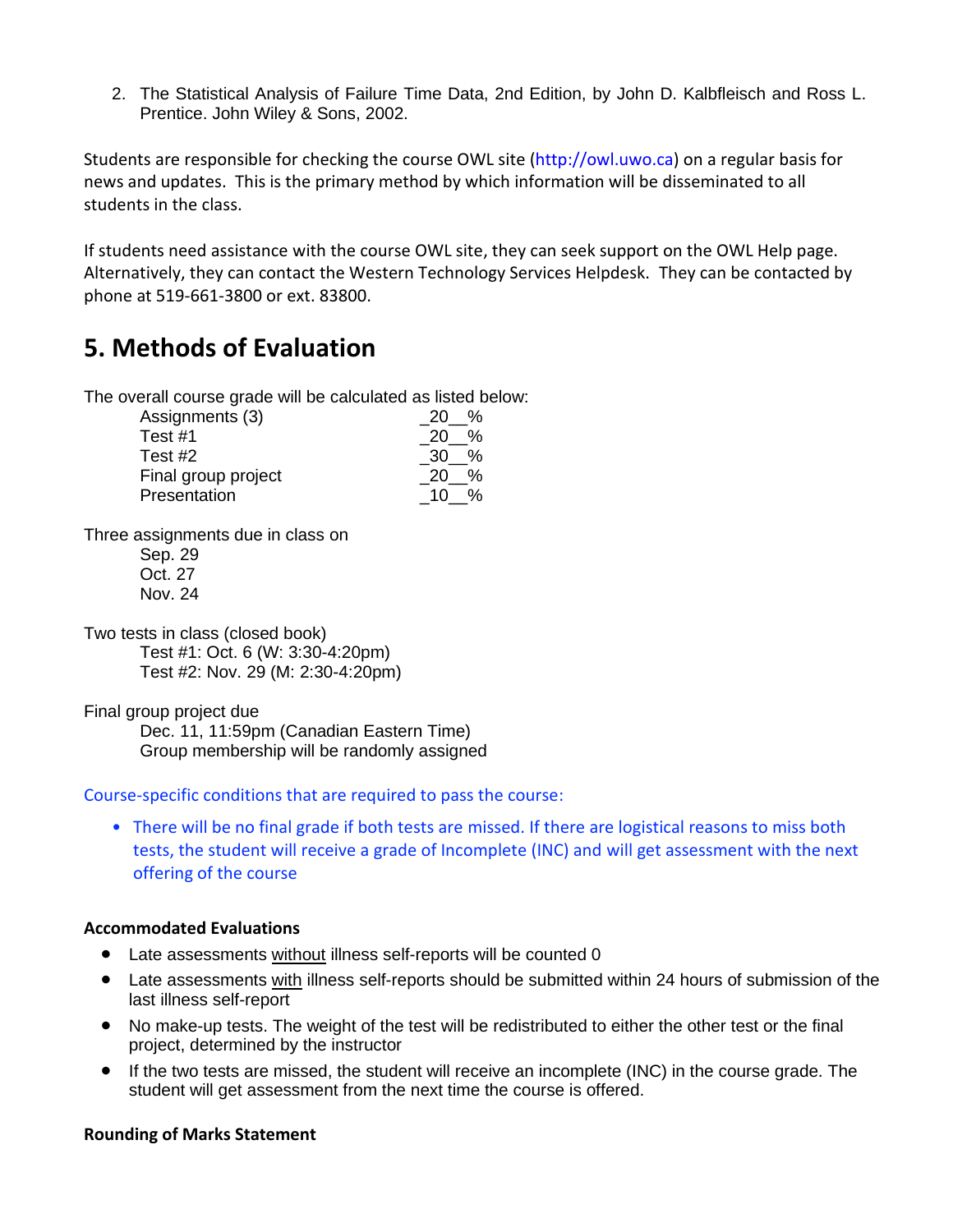Across the Sciences Undergraduate Education programs, we strive to maintain high standards that reflect the effort that both students and faculty put into the teaching and learning experience during this course. All students will be treated equally and evaluated based only on their actual achievement. *Final grades* on this course, irrespective of the number of decimal places used in marking individual assignments and tests, will be calculated to one decimal place and rounded to the nearest integer, e.g., 74.4 becomes 74, and 74.5 becomes 75. Marks WILL NOT be bumped to the next grade or GPA, e.g. a 79 will NOT be bumped up to an 80, an 84 WILL NOT be bumped up to an 85, etc. The mark attained is the mark you achieved, and the mark assigned; requests for mark "bumping" will be denied.

# **6. Student Absences**

### **Academic Consideration for Student Absences**

Students who experience an extenuating circumstance (illness, injury or other extenuating circumstance) sufficiently significant to temporarily render them unable to meet academic requirements may submit a request for academic consideration through the following routes:

- (i) Submitting a Self-Reported Absence (SRA) form provided that the conditions for submission are met. To be eligible for a Self-Reported Absence:
	- an absence must be no more than 48 hours
	- the assessments must be worth no more than 30% of the student's final grade
	- no more than two SRAs may be submitted during the Fall/Winter term
	- SRA is applicable to undergraduate students only
- (ii) For medical absences, submitting a Student Medical Certificate (SMC) signed by a licensed medical or mental health practitioner to the Academic Counselling office of their Faculty of Registration.
- (iii) Submitting appropriate documentation for non-medical absences to the Academic Counselling office in their Faculty of Registration.

Note that in all cases, students are required to contact their instructors within 24 hours of the end of the period covered.

Students should also note that individual instructors are not permitted to receive documentation directly from a student, whether in support of an application for consideration on medical grounds, or for other reasons. **All documentation required for absences that are not covered by the Self-Reported Absence Policy must be submitted to the Academic Counselling office of a student's Home Faculty.**

For the policy on Academic Consideration for Student Absences – Undergraduate Students in First Entry Programs, see:

https://www.uwo.ca/univsec/pdf/academic\_policies/appeals/accommodation\_illness.pdf

and for the Student Medical Certificate (SMC), see:

http://www.uwo.ca/univsec/pdf/academic\_policies/appeals/medicalform.pdf.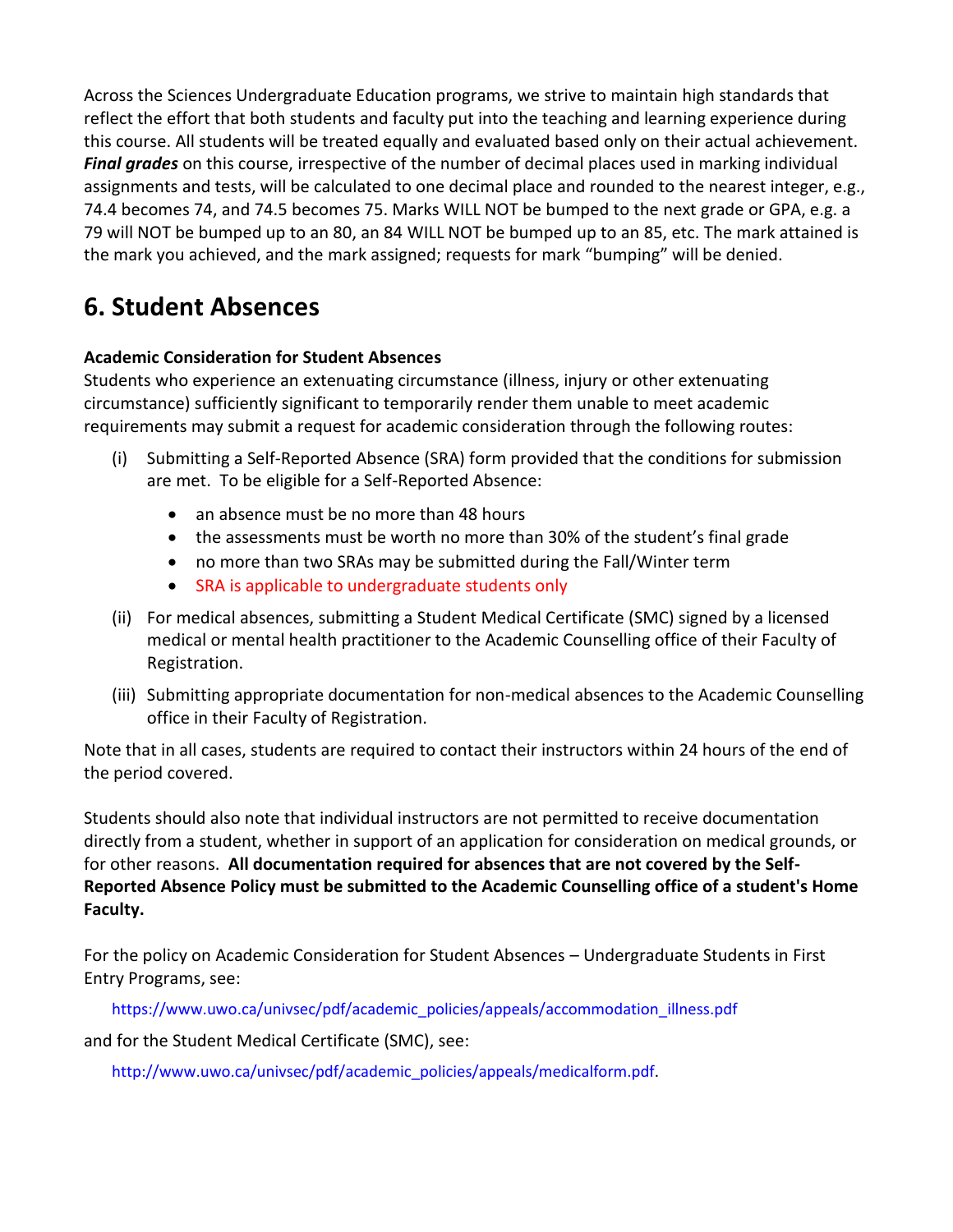#### **Religious Accommodation**

When a course requirement conflicts with a religious holiday that requires an absence from the University or prohibits certain activities, students should request accommodation for their absence in writing at least two weeks prior to the holiday to the course instructor and/or the Academic Counselling office of their Faculty of Registration. Please consult University's list of recognized religious holidays (updated annually) at

https://multiculturalcalendar.com/ecal/index.php?s=c-univwo.

### **Absences from Final Examinations**

If you miss the Final Exam, please contact the Academic Counselling office of your Faculty of Registration as soon as you are able to do so. They will assess your eligibility to write the Special Examination (the name given by the University to a makeup Final Exam).

You may also be eligible to write the Special Exam if you are in a "Multiple Exam Situation" (e.g., more than 2 exams in 23-hour period, more than 3 exams in a 47-hour period).

# **6. Accommodation and Accessibility**

### **Accommodation Policies**

Students with disabilities work with Accessible Education (formerly SSD), which provides recommendations for accommodation based on medical documentation or psychological and cognitive testing. The policy on Academic Accommodation for Students with Disabilities can be found at:

https://www.uwo.ca/univsec/pdf/academic\_policies/appeals/Academic Accommodation\_disabilities.pdf,

## **7. Academic Policies**

The website for Registrarial Services is http://www.registrar.uwo.ca.

In accordance with policy,

https://www.uwo.ca/univsec/pdf/policies\_procedures/section1/mapp113.pdf,

the centrally administered e-mail account provided to students will be considered the individual's official university e-mail address. It is the responsibility of the account holder to ensure that e-mail received from the University at his/her official university address is attended to in a timely manner.

Non-programable calculators will be used in the tests. Other devices are not allowed in the tests.

**Scholastic offences** are taken seriously and students are directed to read the appropriate policy, specifically, the definition of what constitutes a Scholastic Offence, at the following Web site:

http://www.uwo.ca/univsec/pdf/academic\_policies/appeals/scholastic\_discipline\_undergrad.pdf.